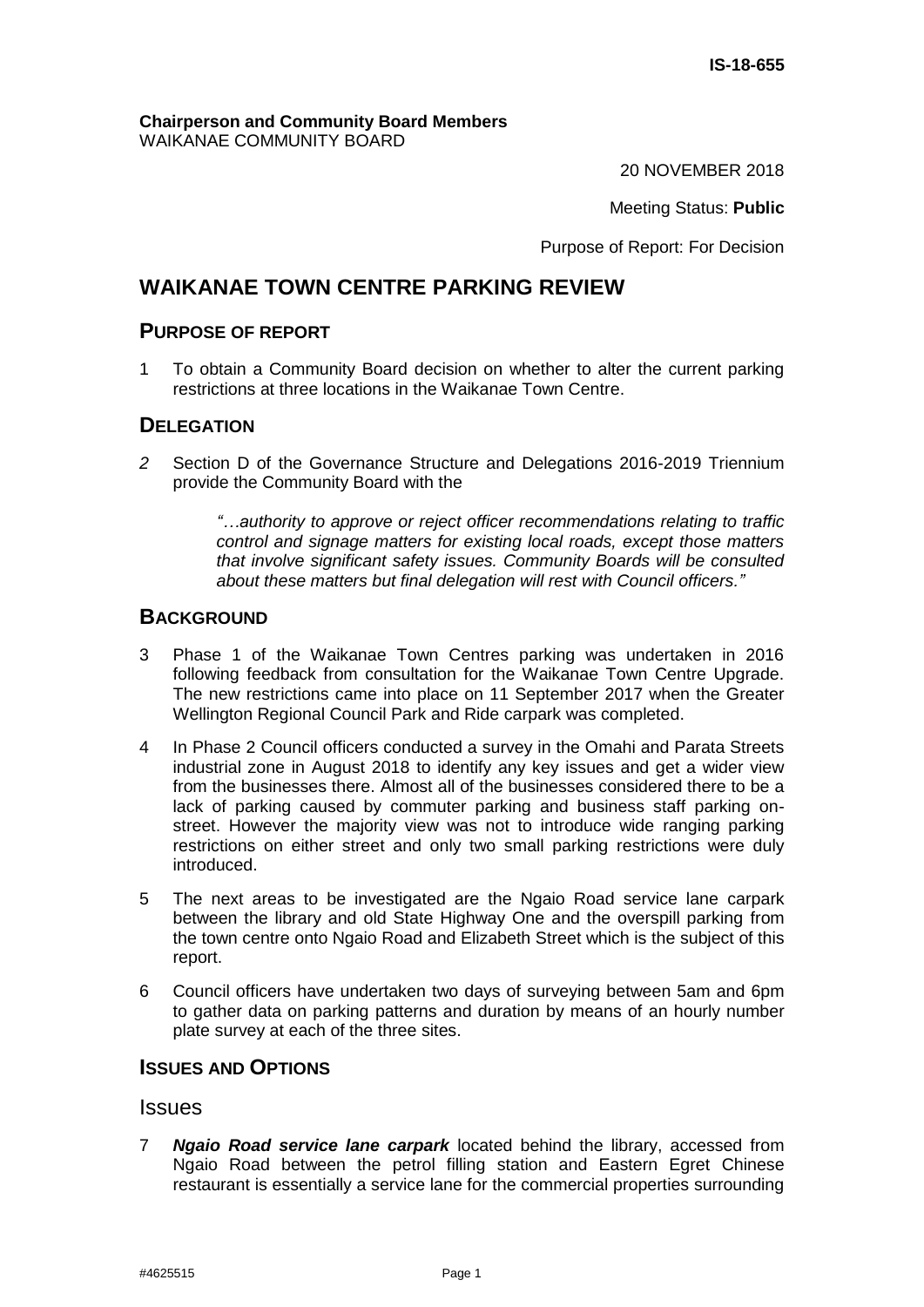it but has become a de-facto long term carpark with little enforcement apart from vehicles being ticketed for parking on broken yellow lines. It currently has an 8 hour parking limit, Monday to Friday, between the hours of 8am and 6pm. Local businesses have complained that the carpark is being used by rail commuters denying them, their staff and customers, somewhere to park.

8 This carpark has a capacity of approximately 33 spaces, most of them line marked. On both surveyed days the carpark had reached capacity by 10am and from then on only 2 to 4 free spaces were available for the rest of the day. Each day there was a core number of approximately 25 cars from commuters and local workers parked by 9am, most of which remained for the whole day.

|                              | Day 1 5:00am $-$ 5:00pm | Day 2 5:00am - 5:00pm |
|------------------------------|-------------------------|-----------------------|
| <b>Total individual cars</b> | 56                      | 54                    |
| Parked over 8 hours          | 16 (29%)                | 22 (41%)              |
| <b>Parked for 8 hours</b>    | 7(12%)                  | 9(17%)                |
| Less than 8 hours            | 33(59%)                 | 23 (42%)              |

#### **TABLE 1 Service Lane carpark**

- 9 *Elizabeth Street on-street parking*: between the railway crossing and Seddon Street has marked parking bays with 20 restricted to P240 (4 hour limit) and three outside the dairy restricted to P10. Local businesses wanted the parking reviewed because they felt that there was insufficient parking and lack of enforcement.
- 10 There are 23 marked spaces between the level crossing and Seddon Street. On both days there was always parking available and the survey indicated only four all day rail commuters exceeding the 4 hour limit.

|                              | Day 1 5:00am $-$ 5:00pm | Day $25:00am - 5:00pm$ |
|------------------------------|-------------------------|------------------------|
| <b>Total individual cars</b> | 32                      | 47                     |
| <b>Parked over 4 hours</b>   | 5(16%)                  | 3(6%)                  |
| <b>Parked for 4 hours</b>    | 1(3%)                   | 1(2%)                  |
| Less than 4 hours            | 26 (81%)                | 43 (91%)               |

#### **TABLE 2 Elizabeth Street on-street parking**

- 11 *Ngaio Road on street parking:* Ngaio Road has parking overspill from the town centre up to approximately 150 metres west of Omahi Street. Multiple service requests have been received from residents complaining that their accesses are restricted by people parking too close and parking there all day
- 12 This area is mainly in front of residential properties where there are no parking restrictions. At the eastern end there are some broken yellow lines to protect the access in and out of the medical centre to maintain unrestricted access for ambulances and medical staff and at the western end there is the new bus stop. There are no marked individual parking bays so only an approximate capacity of 36 vehicles. The surveys recorded the number of parked vehicles and their length of stay. Officers observed that a number of the vehicles belonged to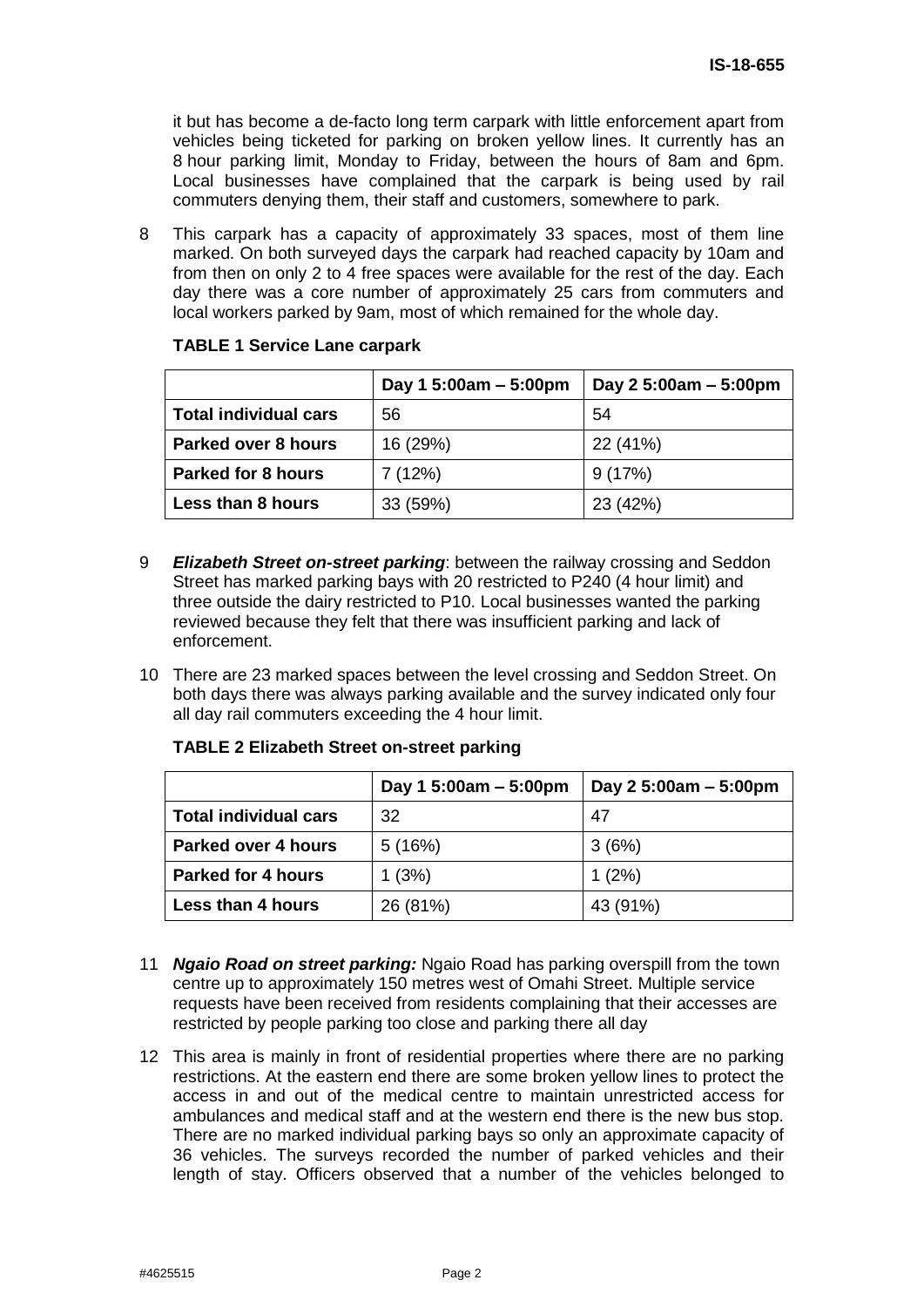medical centre nursing staff. With low numbers of vehicles parked until after 9am it was more indicative of parking for local workers rather than rail commuters. All properties in this area had off street parking but there were some cars parked before the survey began at 5am indicating overnight parking which was likely to be on-street parking by residents or their guests.

|                              | Day 1 5:00am $-$ 5:00pm | Day 2 5:00am - 5:00pm |
|------------------------------|-------------------------|-----------------------|
| <b>Total individual cars</b> | 30                      | 30                    |
| Peak no. of cars parked   21 |                         | 20                    |
| <b>Parked over 8 hours</b>   | 3                       | 5                     |
| Average parking stay         | 5 hours                 | $4\%$ hours           |

#### **TABLE 3 Ngaio Road on-street parking**

- 13 **Long Term** influences on Waikanae parking:
- Greater Wellington Regional Council (GWRC) continually monitors their bus reliability, punctuality, and capacity. These are all currently performing well and with no capacity issues. This is an ongoing process and they will adjust their bus services to cope with any deficiencies;
- GWRC are not currently looking to put any more park and ride car parks in Waikanae;
- The GWRC Regional Rail Plan 2010-2035 shows that shuttle services (minivan/bus and ultimately Rail) will connect commuters from Palmerston North, Levin, and Otaki to the regular services terminating at Waikanae;
- GWRC and KCDC in line with our sustainable transport strategy, promote public transport, walking and cycling to lower dependence on the private motor vehicle;
- Council is expanding the network of shared pedestrian/cycle paths in the district with the Ngaio Road shared path programmed for this financial year and Park Avenue in the near future;
- GWRC are working on their integrated ticketing project. By 2020 they plan to replace the current paper and Snapper card ticketing with a new system which covers rail and bus travel with the ability to include car parking charging or access;
- The NZTA projects for the Transmission Gully motorway and Peka Peka to Ōtaki Expressway will be opening in 2020 which will make it more attractive for car commuting into Wellington. Some rail commuters may switch back to driving.

## **Options**

14 *Ngaio Road Service Lane Car Park*: the surveys indicated a 30% to 40% level of all day parking including many rail commuters who could easily park in the GWRC car park. A 4 hour parking restriction would deter all day commuter parking. Add an area of "Loading Zone" at the southern end of the car park to allow for servicing the commercial premises. Currently delivery vehicles are either parking on the broken yellow lines or in the roadway itself, both of which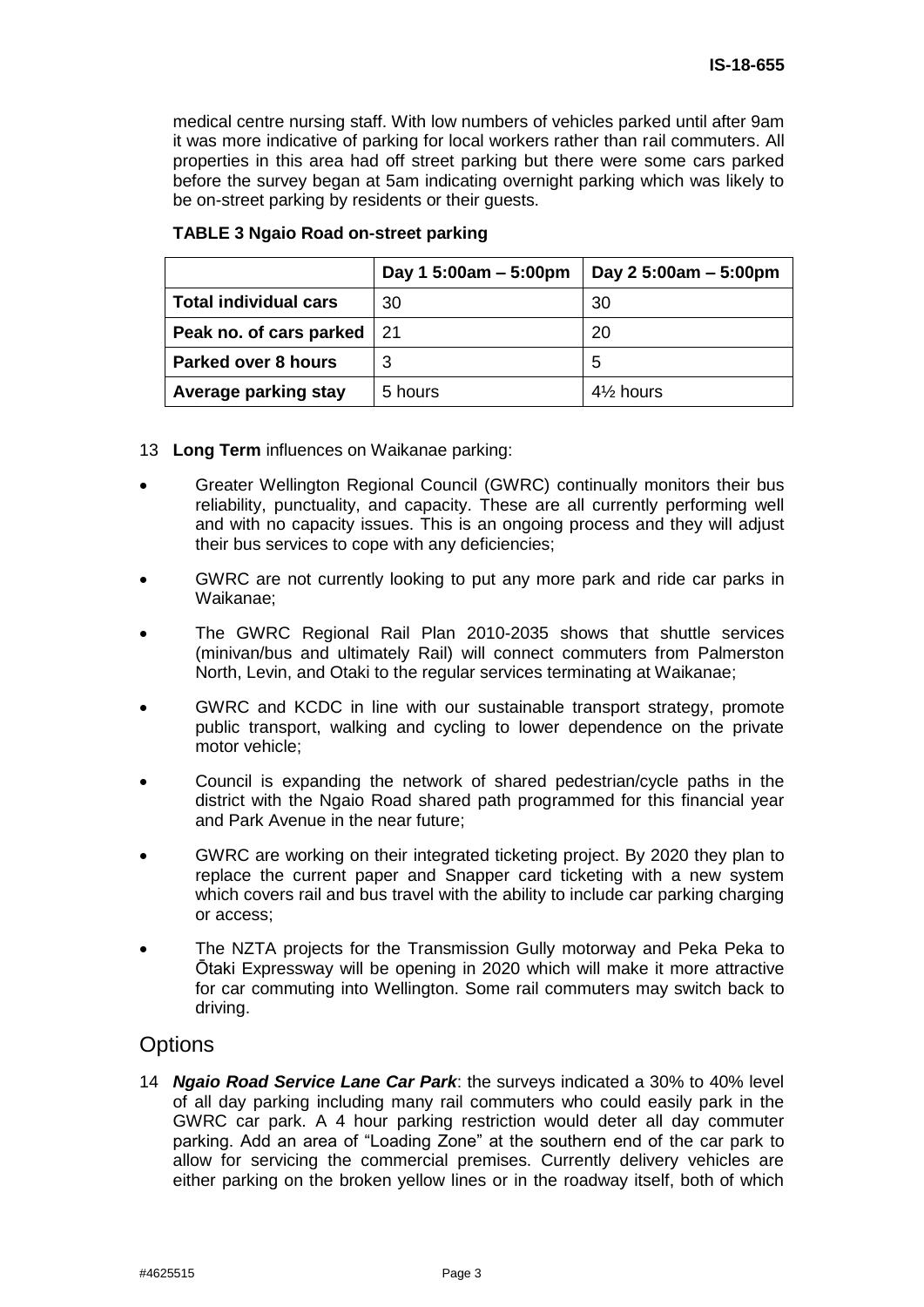restrict vehicle movement around the carpark particularly for any trucks making deliveries. These changes are illustrated in **Appendix 1** of this report IS-18-655.

- 15 Permit parking and/or individual allocation to businesses in the Ngaio Road car park has been suggested by some businesses. This is not permitted by the KCDC Traffic Bylaw. Any permit parking scheme needs to have all the costs of administration and enforcement quantified and budgeted for and endorsed by Council. It would also set a precedent and open the door to permit requests in other carparks and public streets in the district.
- 16 Increased enforcement of the current restrictions. Currently the Compliance team is resourced for approximately 15 hours per week for parking enforcement throughout the district. Increasing the level of enforcement would require more resourcing to accomplish this which would require Council to budget for increased staffing and systems.
- 17 *Elizabeth Street*: no major changes are proposed, the four hour limit seems to be well observed. The only minor change would be to provide a P60 on the flat part of the road west of the dairy to benefit Café customers. The existing P10 would be retained but relocated east of the dairy's vehicle crossing. These changes are illustrated in **Appendix 2** of this report IS-18-655.
- 18 *Ngaio Road west of Omahi Street*: no changes are proposed, the observed parking stay was 4½ hours on average and vehicles were considerately parked away from residential driveways.

## **CONSIDERATIONS**

#### Legal considerations

19 There are no legal considerations other than ensuring any new road-markings or signs are installed in accordance with New Zealand Transport Agency Guidelines and New Zealand Traffic Regulations.

## Financial considerations

20 The cost of new signs and any line marking can be accommodated in the 2018/2019 Road Maintenance budget.

#### **SIGNIFICANCE AND ENGAGEMENT**

#### Significance policy

21 This matter has a low level of significance under Council's Significance and Engagement Policy.

## Consultation already undertaken

22 There has been ongoing discussion with the Community Board over a period of many years as we work together toward better parking solutions for Waikanae.

## **Publicity**

23 A media release will be prepared to inform the public of any changes to parking restrictions in Waikanae.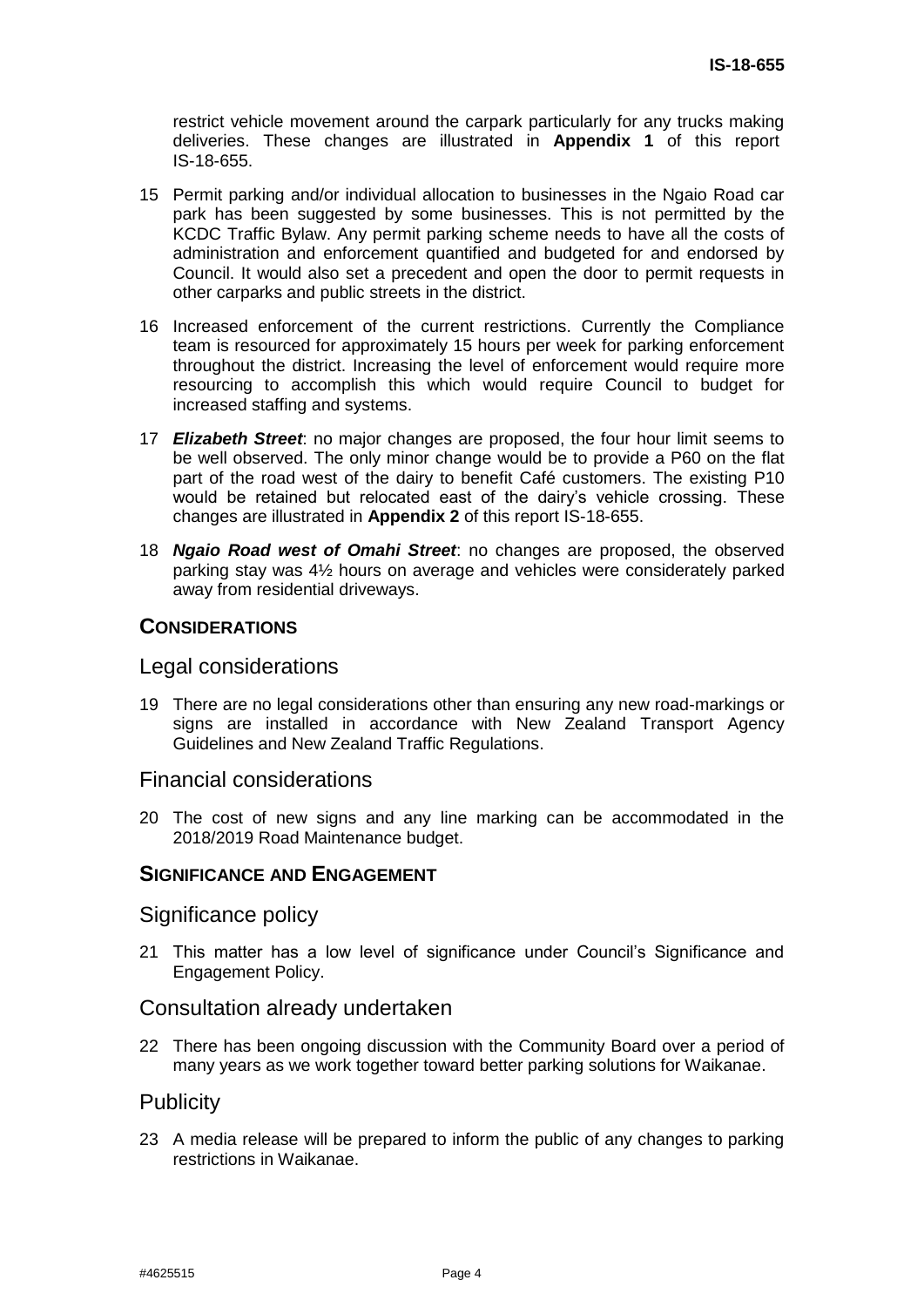# **RECOMMENDATIONS**

That the Waikanae Community Board approves the following parking restrictions for ratification by Council:

- 24 Change two spaces at the southern end of the Ngaio Road service lane car park to a loading zone for the use of the businesses to service their premises;
- 25 Reduce the time limit in the Ngaio Road service lane carpark to 4 hours;
- 26 Re-arrange parking on Elizabeth Street, moving one of the P10 spaces east of the vehicle crossing to 12 Elizabeth Street and change the P10 space at the western end outside Relish Café to a P60 restriction.

Report prepared by Approved for submission Approved for submission

| Gary Adams              | Kevin Black                    | Martyn Cole                    |
|-------------------------|--------------------------------|--------------------------------|
| <b>Traffic Engineer</b> | <b>Acting Group Manager</b>    | <b>Acting Group Manager</b>    |
|                         | <b>Strategy &amp; Planning</b> | <b>Infrastructure Services</b> |

#### **ATTACHMENTS**:

Appendix 1: Service Lane Carpark parking changes

Appendix 2: Elizabeth Street parking changes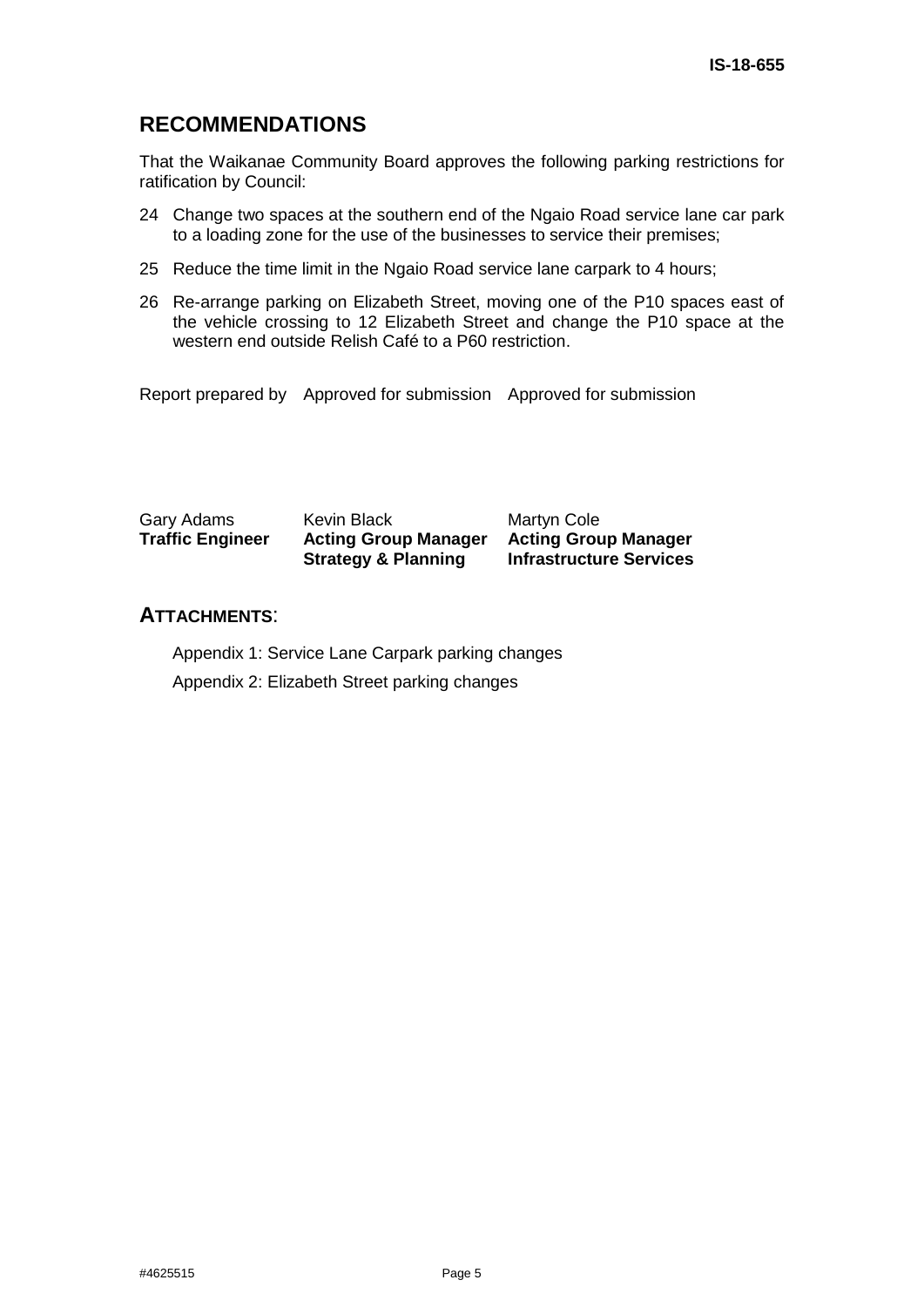



Kapiti Coast District Council accepts no responsibility for incomplete or<br>and constitutes acceptance of this map. Use of this website is subject to,<br>and constitutes acceptance of the conditions set out in our disclaimer.<br>2

Scale @ A4 - 1:500

0 5 10 20 m